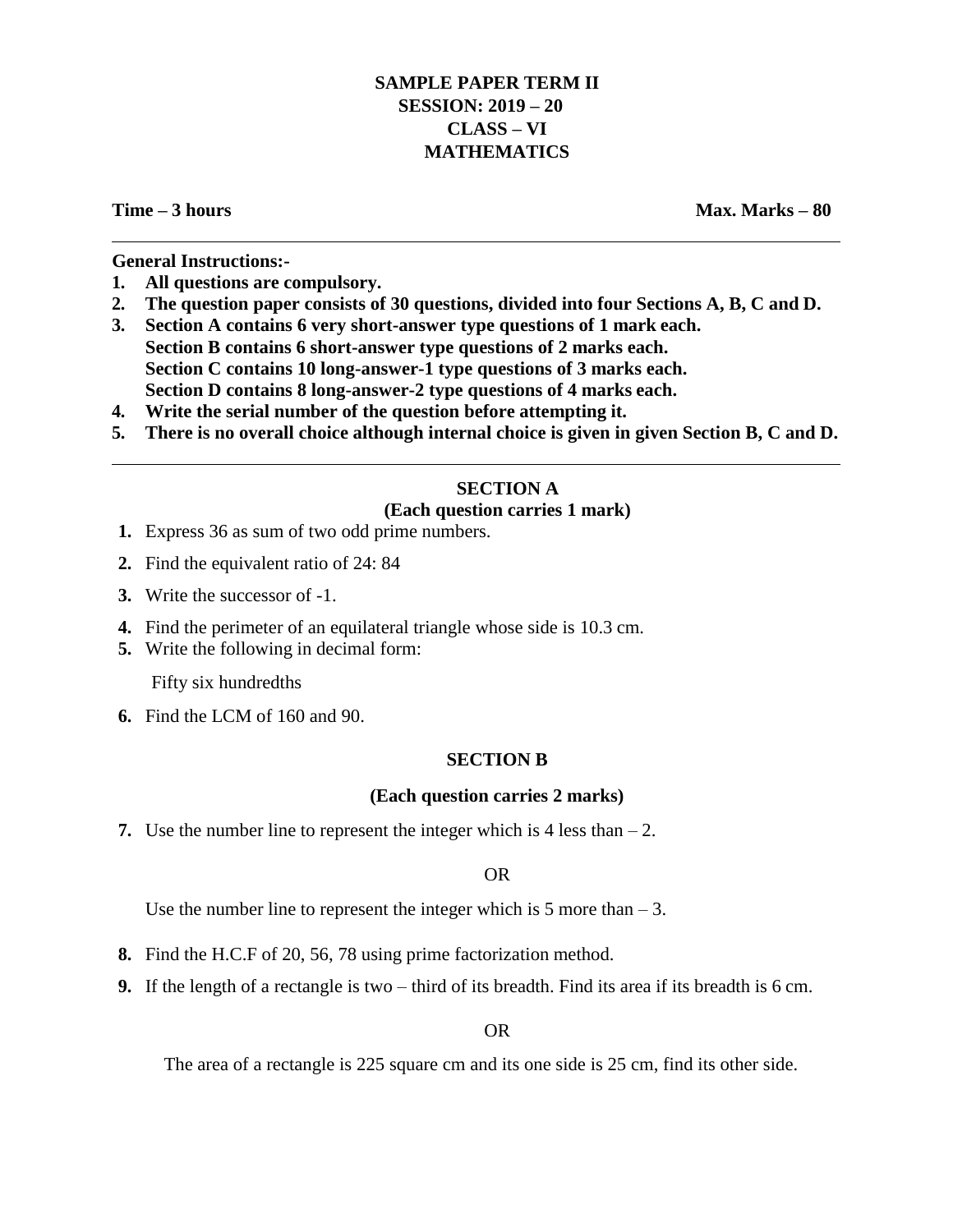**10.** Subtract 46.34 from 223

- **11.** Draw a line segment of length 6.6 cm. Bisect it and measure the length of each part.
- **12.** The sum of two integers is 30. If one of the integers is 42, then find the other.

## **SECTION C**

## **(Each question carries 3 marks)**

- **13.** The quarterly school fee in Kendriya Vidyalaya for class VI is ₹ 540. What will be the fees for seven months?
- **14.** Find the L.C.M of 42, 58, 64 and 25.
- **15.** Find the value of

 $(-13) + (-98) - (-84) - (+5)$ 

**16.** The sum of two fractions is  $5\frac{3}{8}$ . If one of the fractions is  $\frac{7}{9}$ , find the other fraction.

**17.** A metal pipe 3 meter long was found to weigh 7.6 kg. What would be the weight of the same kind of 7.8 meter long pipe?

### OR

Divide ₹ 1170 among A, B and C in the ratio  $2:7:4$ .

**18.** Draw an angle of 140º with the help of a protractor and bisect it using ruler and compasses.

#### OR

Draw a circle of radius 5cm. Draw any two of its chords. Construct the perpendicular bisectors of these chords. Where do they meet?

- **19.** One side of a square field is 62 m.Find the cost of raising a lawn on the field at the rate of ₹ 5.50 per square meter.
- **20.** Draw a line segment of length 13.6 cm. Using compasses divide it into four equal parts. Verify by actual measurement.
- **21.** The shadow of a 3m long stick is 4m long. At the same time of the day, find the length of flag staff if its shadow is 24m long.

## **SECTION D**

#### **(Each question carries 4 marks)**

**22.** Draw a semicircle of diameter 4.8 cm.

#### OR

Draw an angle of  $60^0$  and construct its bisector.

**23.** Find the greatest number of four digits which is exactly divisible by 12, 16, 24, 28.